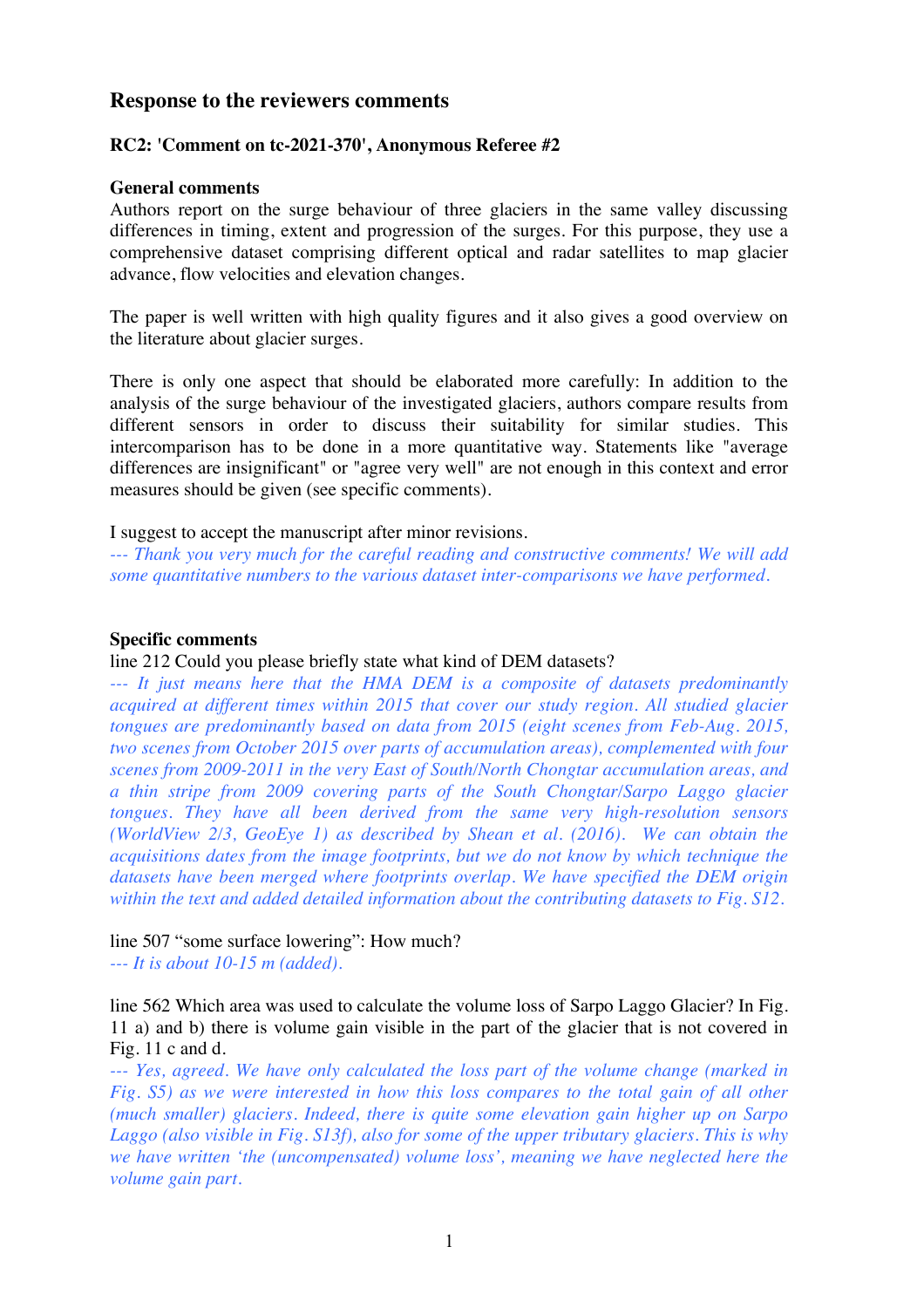Section 5.6 Uncertainties should be placed before 5.5 Sensor intercomparison. As a result, the differences between the sensors can be quantitatively compared to the determined uncertainties.

*--- Yes, this is possible and has been changed. A comparison of sensor differences with uncertainties has been added.*

line 572 Give error measures and compare with the sensor uncertainties derived in 5.6. *--- Done.*

line 597 "agree very well": Compare it quantitatively with the stable terrain accuracies (Table S3).

*--- Done.*

line 630 MAD: Table S2 only lists mean and std. Either explain how you derive std from MAD or adjust text and table. Check all numbers cited in 5.6.2 accordingly. *--- MAD values have been added.*

line 667 Explain why "maximum flow velocities in summer" are atypical.

*--- They are not atypical for 'usual' glaciers as the higher lubrication by meltwater reaching the bed causes more basal sliding and thus higher velocities. However, they are atypical for this specific surge mechanism (controlled by changes in basal hydrology) as the switch from an efficient to an unefficient basal drainage system usually only occurs during winter. We have now added a related explanation.*

line 740 Can you comment on the influence of crevassing on the volume determination? Are the crevasses resolved by the DEMs? Does the DEM of the crevassed surface represent a mean elevation or is it more like an envelope curve?

*--- As shown by the DEM hillshades in Fig. S1, the HMA DEM and the SPOT DEM from 2020 both see crevasses, at least the upper part of the big ones: The crevasses/bulges on South Chongtar around 3 973 000 N / 620 500 E measure ca. 50 m across and are clearly resolved by the higher-resolution DEM, but averaged out by the 30 m-DEMs Fig. S6f, shows profiles across the down-wasting Sarppo Lago tongue before arrival of the South Chongtar surge bulge, i.e., surface features are very simililar for a year or more. It indicates that the SPOT2020 DEM resolves larger surface structures (ca. 50 m across at 3978 km N) nearly as well as ICESat-2, albeit some of the depth is lost, but ignores smaller crevasses (ca. 10 m across at 3,977 km N), and in that case they are treated like an envelope curve. In the same panel, it can be seen that the 30 m SPOT2015 DEM represents an average of the surface captured by the 5 m HMA DEM. In conclusion, the DEMs present a mean elevation of the surface and only the largest crevasses might have been considered for the volume change. The uncertainty in the resulting volume change is thus likely mostly impacted by the uncertainties of the DEMs and the influence of crevassing is small.*

line 770 basically identical: But they are from different seasons and Fig. S12 shows the differences. I suggest to give median and MAD to quantify this statement.

*--- Median elevation differences off glacier (see Table S3) are -0.11 m (compared to minimum / maximum differences of -51 and +423 m found at artifacts), which we think can be named 'basically identical'. From the difference image in Fig. S12 we would not conclude that seasonal changes can be seen over glacier surfaces (apart from the advancing North Chongtar terminus), but there may be some influence from contributing DEM data in some parts. We clarified this in the text and added further details to the caption of Fig. S12.*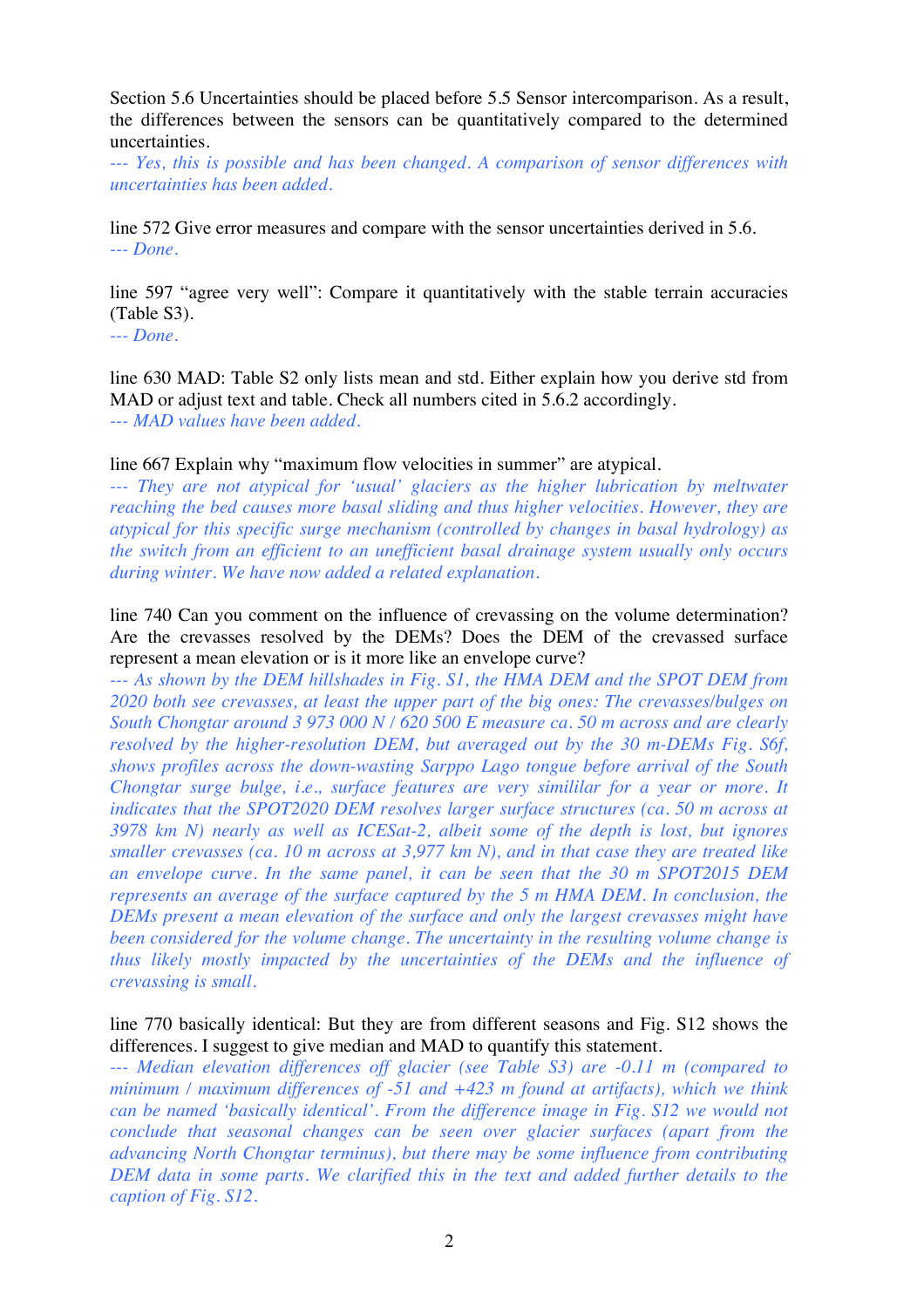line 858 Was Sentinel-1 used in Section 5.1 or only in the animation? Sentinel-1 images are not listed in Table S1.

*--- We originally had the intention using Sentinel-1 to derive velocity fields, but after this didn't work we only did a few tests shown in Fig. S4. The scene pair is thus not listed in Table S2 but only in L295 (with some typos). The animation in the Supplement is just for illustration purposes.*

## **Technical corrections**

line 27 same region: I'd narrow it down to the same valley, even.

*--- As a valley can be very long, this would not be more restrictive. We have now written 'small region'.*

line 43 Is it ICESat-2 ATL03? *--- Yes, indeed. Thank you for spotting!*

line 102 by Hugonnet et al. (2021): Please make it clearer that this is an external dataset. *--- Done.*

line 107 35.94°N *--- Done.*

line 139 At their historically recorded maximum extent *--- Done.*

line 181 Sentinel-1 is not included in table S1. *--- This is because Sentienl-1 has not been used to derive geometric changes.*

line 295 Correct date format. *--- Done.*

line 299 Which standard processing steps? If these are listed in the following passage, use a colon (:) at the end of this phrase. *--- Done.*

line 305 "We also excluded data voids": Seems clear. How could you alternatively include voids?

*--- Fully agreed, this is a bit misleading and has been rewritten.*

line 438 Replace "afterwards" with "further down". *--- Done.*

line 450 Fig. 7a confirms this observation: *--- Done.*

line 451 "(up to 0.2 m d-1)": Two lines above the maximum is 0.4 m/d. --- *Agreed.* We include up to 0.4 m/d for the pre-surge phase and would argue that *afterwards the surge took off.*

line 472 Replace "3 km" with "km 3" like in line 474 *--- Done. We were not sure if this is grammatically possible at all.*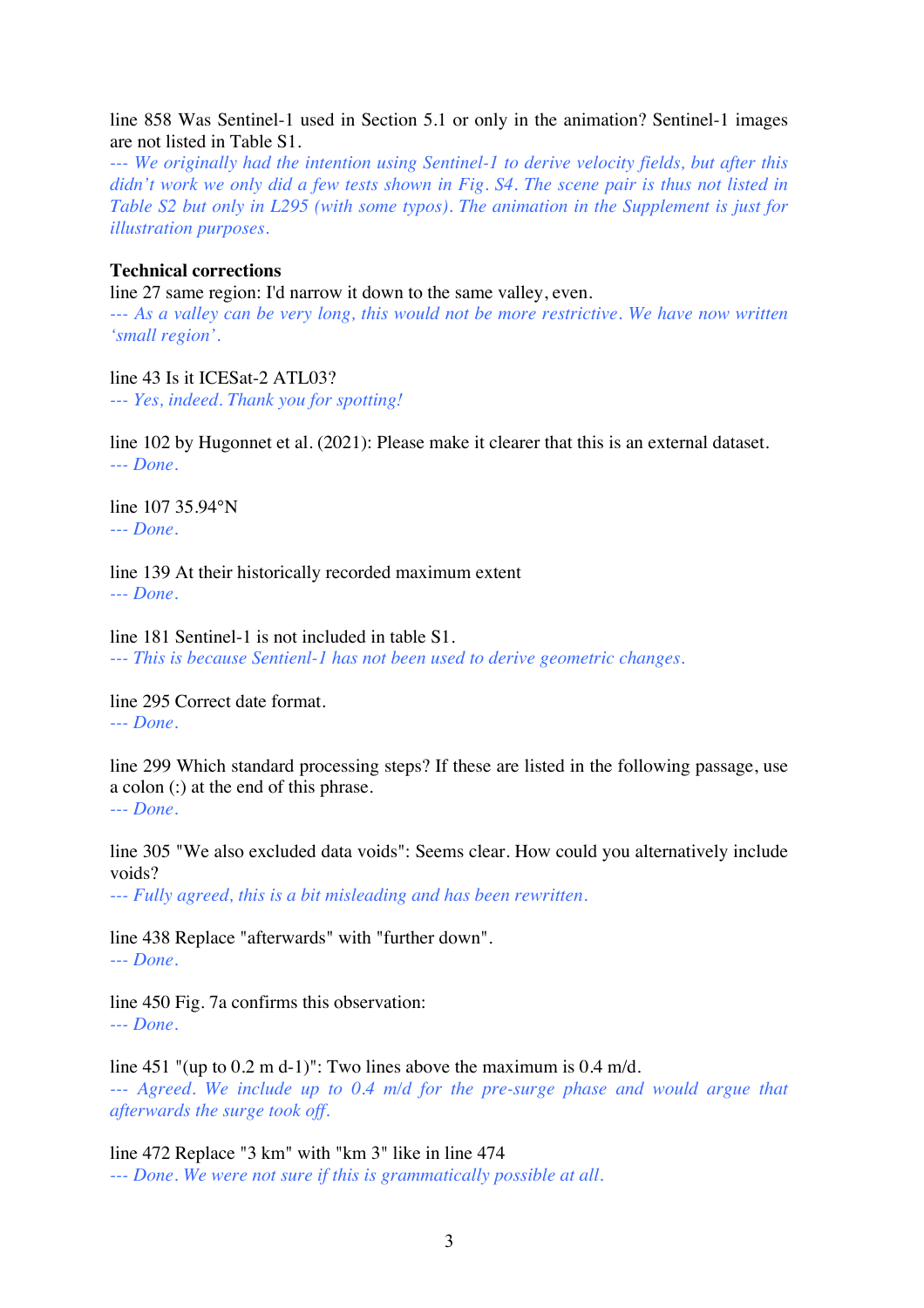line 474 What do you mean with "maximum velocities near km 15 changed only slowly over the entire glacier length"? Do you refer to the location km 15 or the entire length?

*--- Agreed, this is confusing. We have now written: 'maximum velocities are found near km 15 and decreased only slowly at this location and over large parts of the glacier length (back to km 6) at about the same rate.'*

line 475 Replace "10 km" with "km 10". *--- Done.*

lines 590, 592, 597: Specify subfigure in Fig. S6 (see comment on S6 below). *--- Done, thank you for spotting.*

line 643 median elevation differences to the reference DEM "on bedrock" *--- Done.*

line 670 Replace "implies" with "imply". *--- Done.*

line 708 "location of the maximum away from the centre": Do you mean centre line? *--- Yes, changed.*

line 764 strictly or strict? *--- Strict sounds better, changed.*

line 799 short-term variation *--- Done.*

line 834 in the same valley? *--- As above, we have no written small region.*

line 836 Also give the duration of the active phase in comparison to North Chongtar. *--- Done for both.*

Table 3, line 1150 numbers *--- Done.*

Figure 1 Add map grid *--- We added a coordinate cross with its latitude and longitude listed in the caption.*

In some figures (e.g. Fig. 6, 7) colours are hard to distinguish. Please check whether you could use colours that are better distinguishable.

*--- Agreed, in particular for Fig. 6 it is a bit difficult. For Fig. 7a/b we think it is still possible as there is a clear increasing / decreasing pattern that can be linked to the temporal evolution. As this is a colour palette for colour blind people that we wanted to keep. The revised version of the figures (6a, 6b and 7a) include different symbols to better distinguish the colors.*

Figure 9 State direction of cross profile. West to east? *--- It is SW to NE (added).*

line 1219 with respect to *--- Done.*